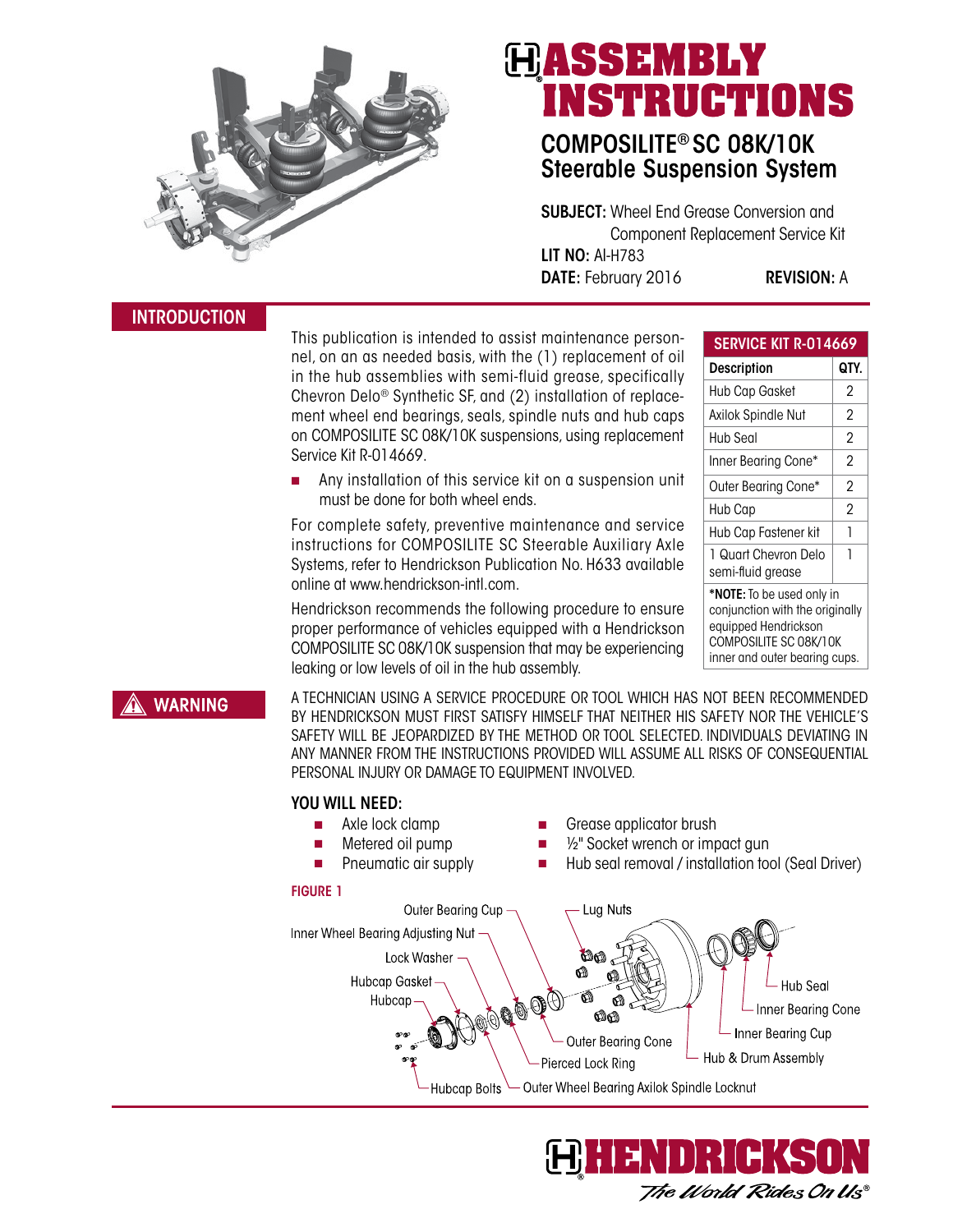# HUB DISASSEMBLY

- 1. Chock the front wheels.
- 2. Remove the lift axle tire.
- 3. Drain the hub oil. Use the drain hole or removable rubber plug.
- 4. Remove the outer wheel bearing Axilok spindle locknut and outer wheel bearing, see Figures 1 and 2.
- 5. Remove the hub.
- 6. Remove the hub seal and INNER bearing, see Figure 1.
- 7. Repeat steps 2-6 for opposite hub on the lift axle.

# LUBRICATION AND HUB ASSEMBLY

- 1. Inspect the hub chamfer and bore for any burrs, nicks, roughness, deep scratches, etc.
- 2. Clean and correct any imperfections with emery cloth and wipe clean, see Figure 3.
- 3. Using an applicator brush that resists bristle pull outs or breaks, or an emery cloth, coat the cup races with Delo grease, see Figure 4.

### FIGURE 3 FIGURE 4





FIGURE 5

SERVICE HINT Delo grease can be kept in a clean cup next to the seal press to ease in application.

- 4. Select the new INNER bearing cone (record the date code for your service log) and spin bearing to verify it functions properly.
- 5. Inject Delo grease into the INNER bearing cone (or prepack if the lubricated cone can be kept free from contamination such as in a lid covered container), see Figure 5.
- 6. While the hub sits with its outboard face down on the seal press, place the INNER bearing cone in the hub.



## FIGURE 2



H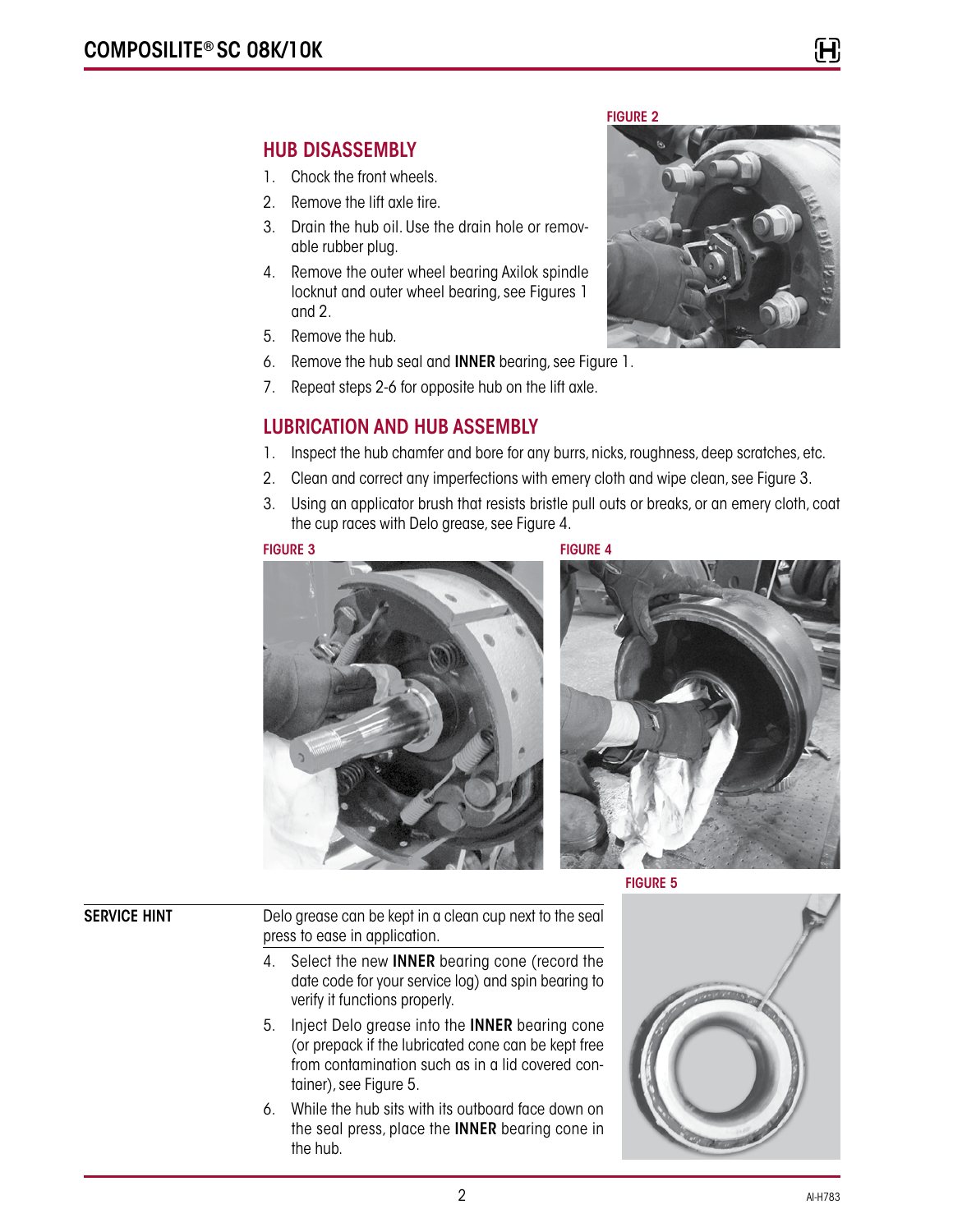H

NOTE The outer diameter (OD) interface of the seal to the hub bore is steel, DO NOT lubricate the OD of the seal prior to pressing into the hub, see Figure 5.

- 7. Apply a thin film of Delo grease to the inner diameter (ID) of the new hub seal.
- 8. Using a seal driver, install the hub seal. Ensure that the **INNER** bearing cone is placed in the hub, see Figure 7.

FIGURE 6 FIGURE 7





- 9. Retract the seal driver head out from the hub.
- 10. Re-apply a thin film of Delo grease on the seal ID to assist it in the installation to the seal journal, see Figure 8. Grease is applied to the seal journal only. DO NOT apply to the axle's seal journal.
- 11. Prior to positioning the hub on the spindle, inspect the hub chamfer, bore and spindle for any burrs, nicks, roughness, deep scratches, etc. Clean and correct any imperfections with an emery cloth and wipe clean.
- 12. Apply Delo grease on the spindle including the INNER bearing shoulder. Avoid getting grease on the threads and on the seal journal.



FIGURE 8



- 13. Use a squeegee to remove excess grease from the seal journal. If the seal journal is not cleaned off properly, it will appear as if the seal is leaking.
- 14. Select the new **OUTER** bearing cone (record the date code for your service log) and spin bearing to verify it functions properly.
- 15. Pre-lube the **OUTER** bearing cone with Delo and have the bearing cone and spindle nut within arm's reach of the spindle being assembled in a clean location.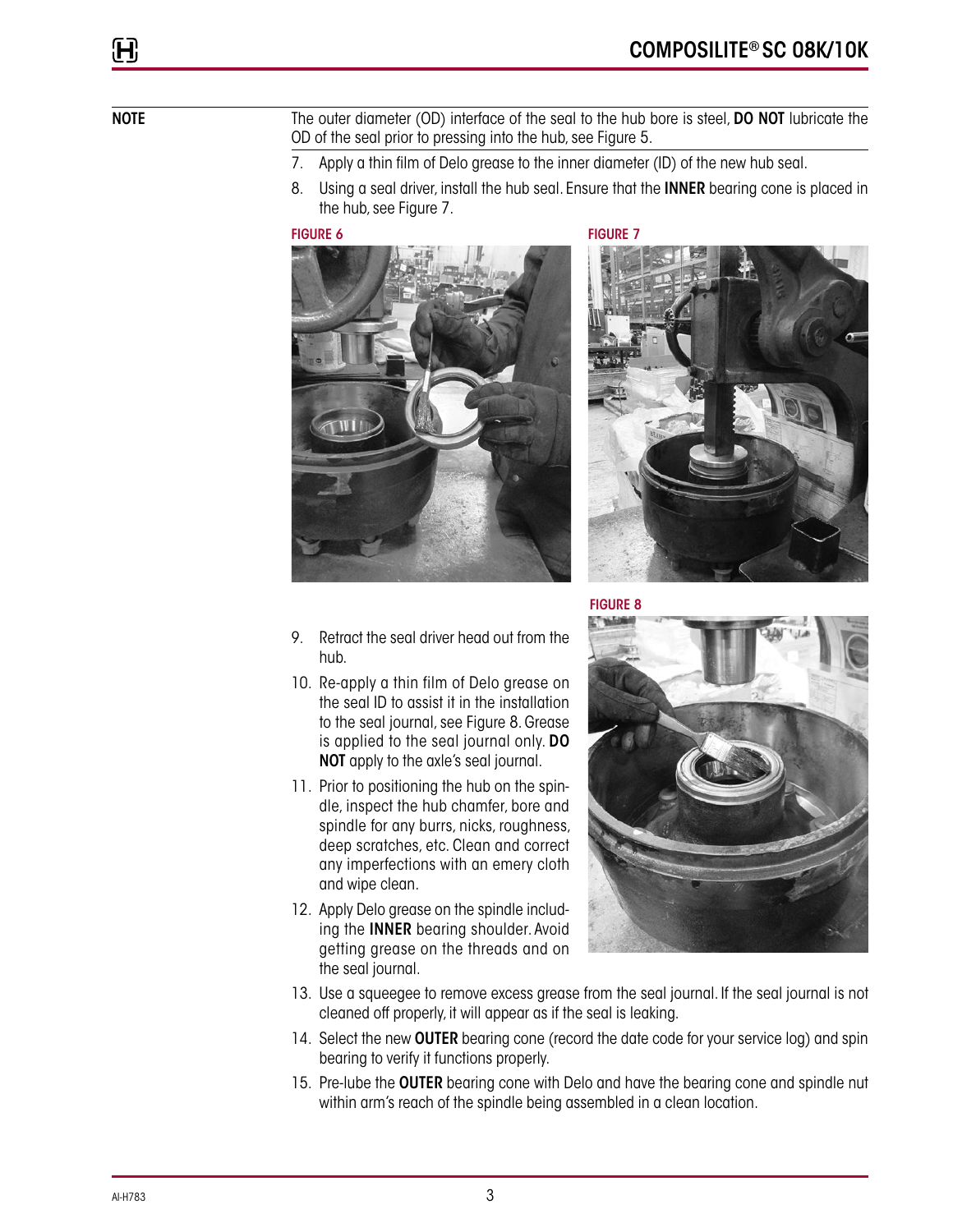FIGURE 9

17. While supporting the hub centered on the spindle, pump 0.9 pints of Delo SF into the cavity, see Figure 9. Allow some of the Delo to be on the **OUTER** cup race.

**SERVICE HINT** Use a needle-style end and spray the initial fill at the inboard cone end to force grease into the roller gaps. If any grease dripped out of the prepack or initial injection, fill the center section as far back and high up as possible to keep the Delo from dripping out on the floor.

- 18. When nearing the final amount of grease to fill, run a bead of the grease around the OUTER bearing cup race and inject any remaining grease back into the center hub cavity until the meter stops at 0.9 pints.
- 19. Install the **OUTER** bearing cone onto the spindle, pressing the cone into the cup by hand.
- 20. Touch an outside surface with the grease tip to indicate that the hub had been filled to leave a small amount of Delo grease visible.



FIGURE 10

- 21. Brush some grease on the outboard bearing cone face that will contact the nut. Verify there is some grease between the nut and the **OUTER** bearing cone prior to the axle leaving the factory.
- 22. Fasten Axilok spindle nut and tighten in two phases
	- i. Tighten to  $\blacksquare$  200 foot pounds and turn back 360°
	- ii. Tighten to  $\blacksquare$  50 foot pounds and turn back 90°
- 23. Add Delo grease to the nut face that contacts the OUTER bearing Cone, and perform your end play adjustment. Refer to Hendrickson Publication No. H633 for detailed instruction on adjusting end play.



24. With Delo grease, coat all exposed spindle ends, threads and nut surfaces to prevent rusting.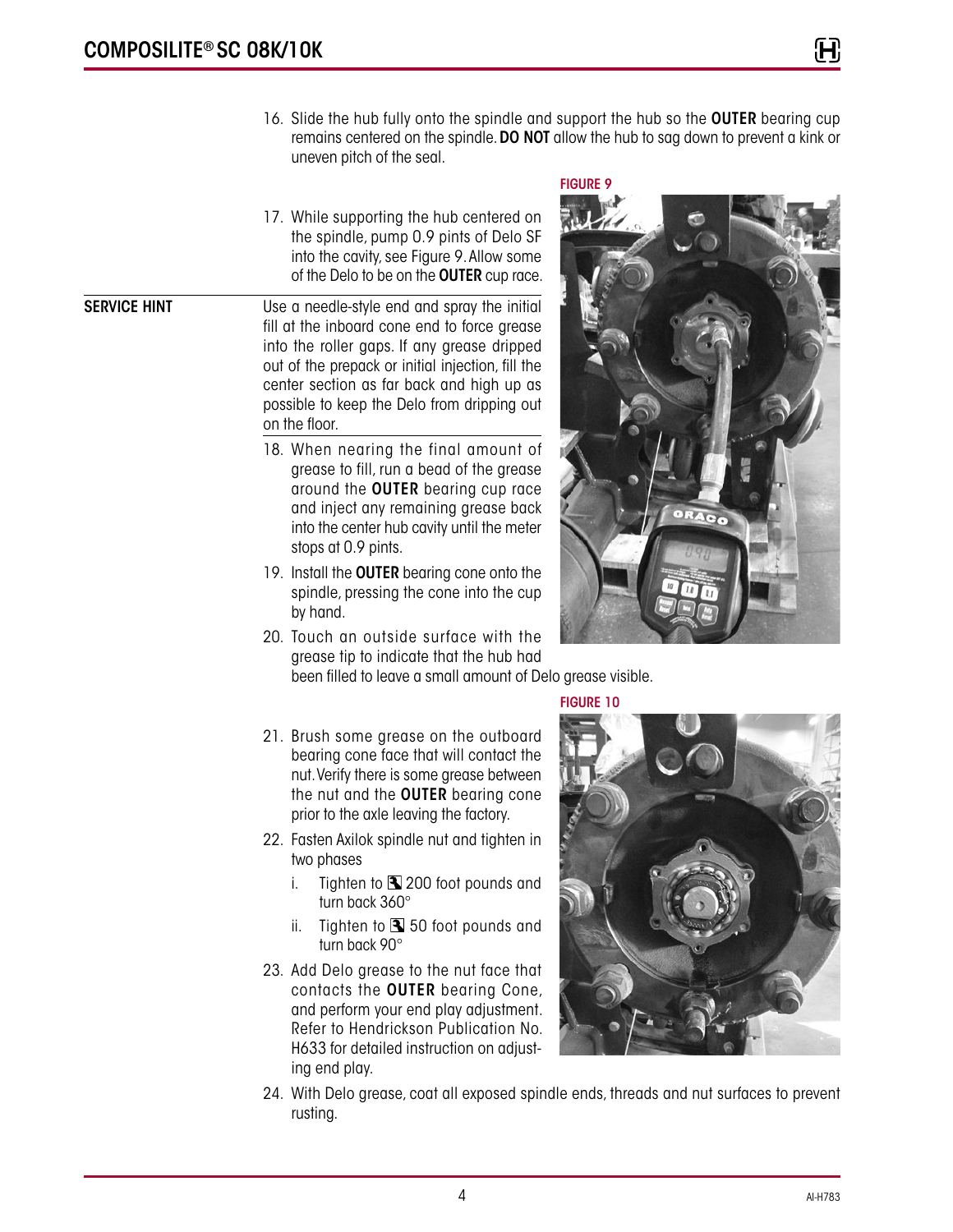# H

# NOTE Avoid getting Delo on the vent or having the Delo coating too thick on the hub cap face that it would drip down and clog the vent.

- 25. With Delo grease coat the inside of the hub cap to prevent rusting, see Figure 11.
- 26. Install the hub cap gasket and hub cap. Tighten the bolt to  $\mathbf{\overline{3}}$  12-14 foot pounds torque.
- 27. Verify grease is not piled up at the seal contact with the spindle, if so wipe off.
- 28. Install the lift axle tire.
- 29. Repeat procedure for opposite side of lift axle.
- 30. Remove the front wheel chocks.

## FIGURE 11



Refer any questions on this publication to Hendrickson Auxiliary Axle Systems Tech Services:



Toll-free U.S. and Canada Outside U.S. and Canada 1.740.929.5600



1.740.929.5601



Parts Identification 1.800.660.2829 LiftAxle@hendrickson-intl.com **Technical Support** LiftAxleTech@hendrickson-intl.com



Additional Hendrickson Product Information www.hendrickson-intl.com